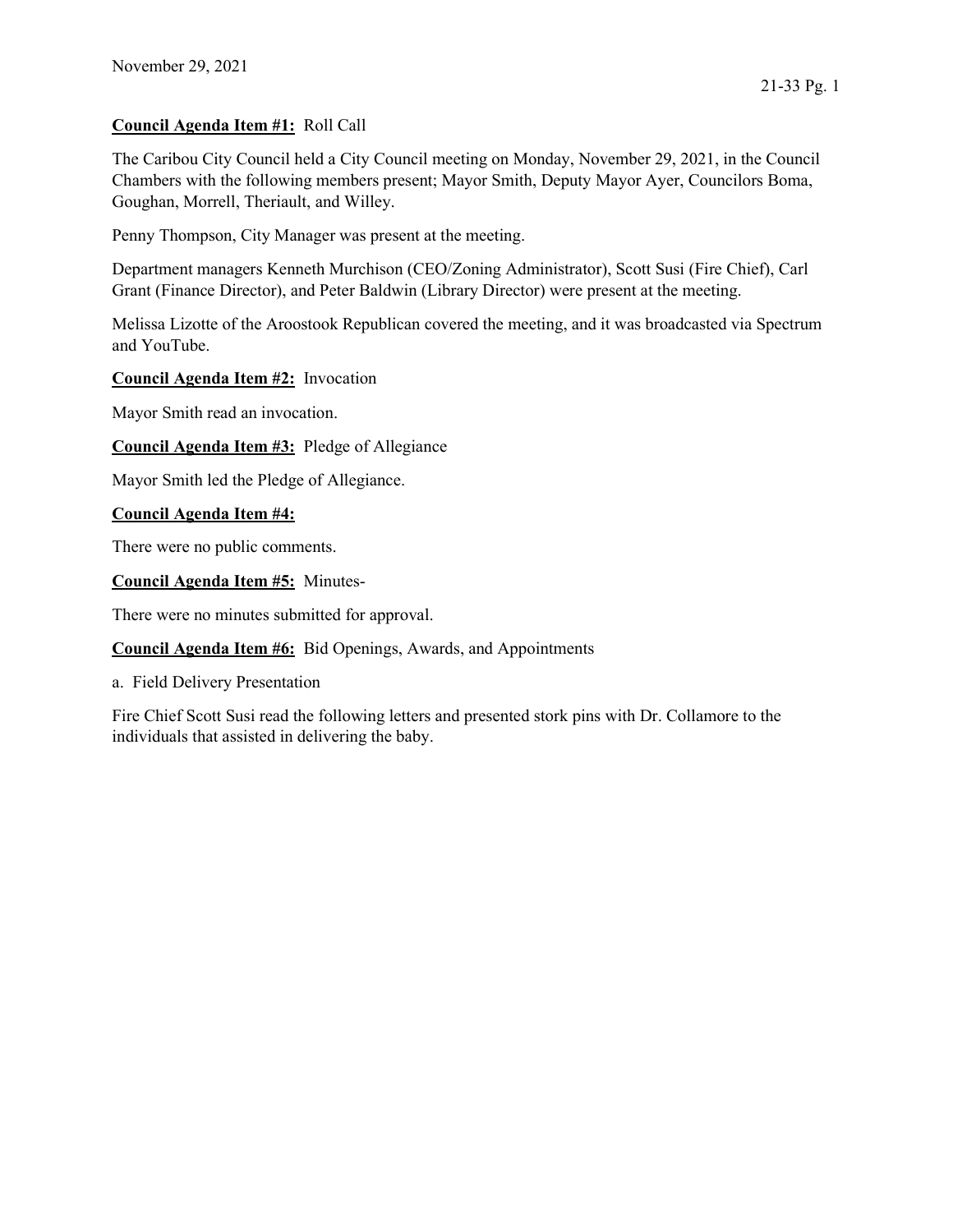Mayor, Councilors and Manager Thompson

I am pleased and humbled to stand before you this evening with this incredible group of professionals. I only have a story to tell about this particular group that I have much respect and admiration for.

On November 7<sup>th,</sup> in the wee hours of the morning, our Service was called to respond to a home, a ways out in our coverage area, for a woman with abdominal pain. Upon arrival, Firefighter/Paramedic's Dickinson and Hall, found the woman to be pregnant and possibly in labor as she was not sure of the term and had no prenatal care. The patient was brought from the home in a stair chair, placed on the stretcher and into the ambulance. Regular care continued for this patient, IV cardiac monitor and history obtained, as the crew made their way to the hospital until the patient stated her pain had increased started contracting and a second ambulance was called to assist. Within a very short time the baby decided this was the day he wanted to see Northern Maine. The patient started to crown and delivery was imminent. The ambulance was pulled to the side of the road and Dickinson and Hall delivered a healthy baby boy as Firefighter/Paramedic's Cyr and Thornton arrived to assist.

As you can well imagine and most know childbirth can be stressful and can take many hands. This group of professionals carried out this incredible task in the back of the ambulance, beside the road and at the end of their 24hour rotation that had been very busy all throughout the night. This skill may never be seen or done, other than in clinical rotation for school, by medics. Its been more than 25 years since our Service has delivered a baby in the field so as you can well imagine how extremely proud I am to stand before you with them.

Tonight, I would like the Caribou City Council to witness these individuals receiving stork pins, something most will never receive in a career, from the State of Maine EMSC (emergency medical services for children) department. The pins are sent to the Departments once medical review on the call has been performed at the State level.

Sincerely,

Scott Susi, Chief ME/CFOII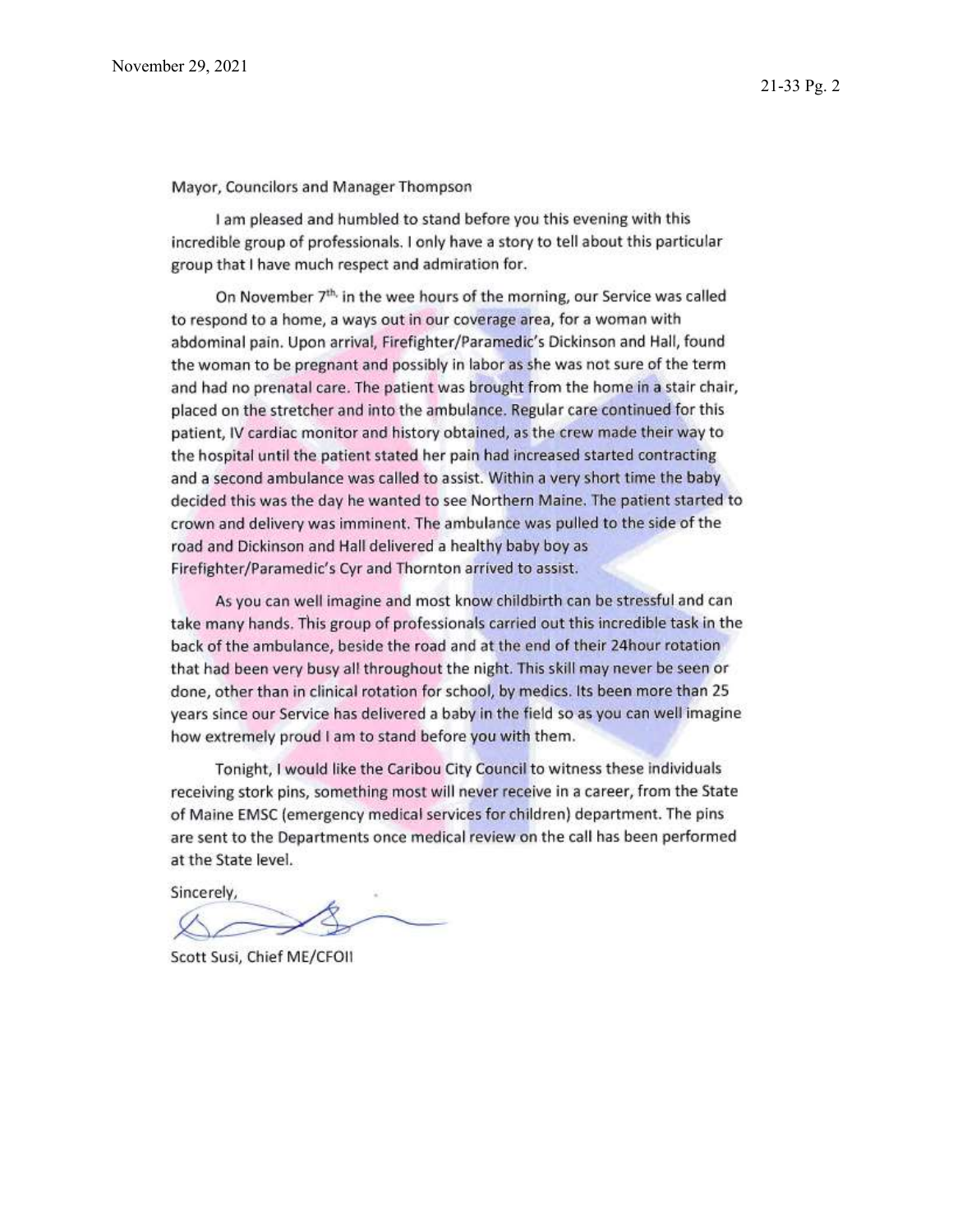

LONET T. MILLS **GOVERNOR** 

**STATE OF MAINE DEPARTMENT OF PUBLIC SAFETY MAINE EMERGENCY MEDICAL SERVICES 152 STATE HOUSE STATION AUGUSTA, MAINE** 04333





November 10, 2021

Dann Cyr, Paramedic Caribou Fire & Ambulance Department 121 High Street Caribou, ME 04736

In 1904, Bessie Anderson Stanley wrote "To know even one life has breathed easier because you have lived. This is to have succeeded". In these words, Maine EMS and the Maine EMS for Children program would like to recognize the high quality of patient care and exemplary service during a recent EMS response. On November 7, 2021, at approximately 05:38, Caribou Fire & Ambulance responded to a woman in active labor. During of the course of this EMS response, you successfully delivered a newborn baby boy, providing continued EMS care, and transported the baby and mother to Cary Medical Center for further evaluation and treatment

The care, forward thinking, and assurance of safe transport represent all of the ideals of Emergency Medical Services professionals. In recognition of this, Maine EMS awards you a stork pin to help remember your efforts and success.

Thank you for your efforts and dedication to improving the health of children throughout the State of Maine.

Sincerely, At M

Marc A. Minkler Program Manager **EMS** for Children **Maine Emergency Medical Services** 152 State House Station 45 Commerce Drive, Suite 1 Augusta, Maine 04333 207-626-3860  $207 - 287 - 6251 - Fax$ marc.a.minkler@maine.gov

PHONE: (207) 626-3860

TTY: (207) 287-3659  $\text{www.maine.gov/cms}$  FAX: (207) 287-6251

the company of the company Column 10 (400)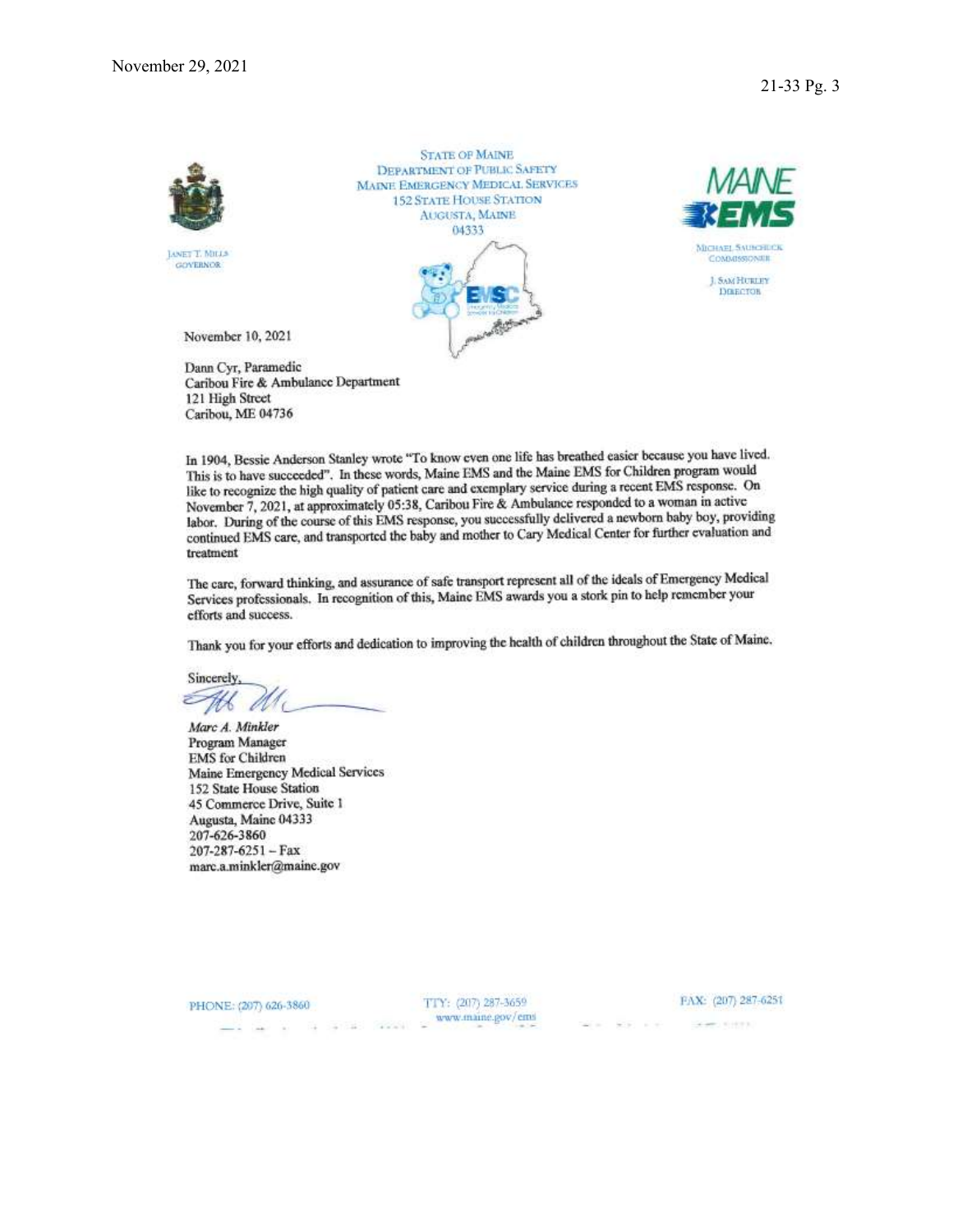

Dear Chief Susi,

Maine EMS and the Maine EMS for Children program would like to recognize the high quality of patient care and exemplary service during a recent EMS response. On November 7, 2021, at approximately 05:38, Caribou Fire & Ambulance responded to a woman in active labor. During of the course of this EMS response, the crews successfully delivered a newborn baby boy, providing continued EMS care, and transported the baby and mother to Cary Medical Center for further evaluation and treatment.

The care, forward thinking, and assurance of safe transport represent all the ideals of Emergency Medical Services professionals. In recognition of this, Maine EMS awards a stork pin to the following individuals:

Eric Dickinson, Paramedic Ryan Hall, Paramedic Dann Cyr, Paramedic John Thornton, Paramedic

Congratulations on the successful delivery and for your commitment to improving the care of children and the system of Emergency Medical Services in Maine.

Sincerely, Marc A. Minkler

Program Manager **EMS** for Children Maine Emergency Medical Services 152 State House Station 45 Commerce Drive, Suite 1 Augusta, Maine 04333 207-626-3860  $207 - 287 - 6251 - Fax$ marc.a.minkler@maine.gov

PHONE: (207) 626-3860

TTY: (207) 287-3659 www.maine.gov/ems

 $-4 + 3 + 4$ 

FAX: (207) 287-6251

WELL-DESCRIPTION

 $\label{eq:1} \mathcal{L}=\mathcal{L}=\mathcal{L}^{\text{max}}\times\mathcal{L}^{\text{max}}$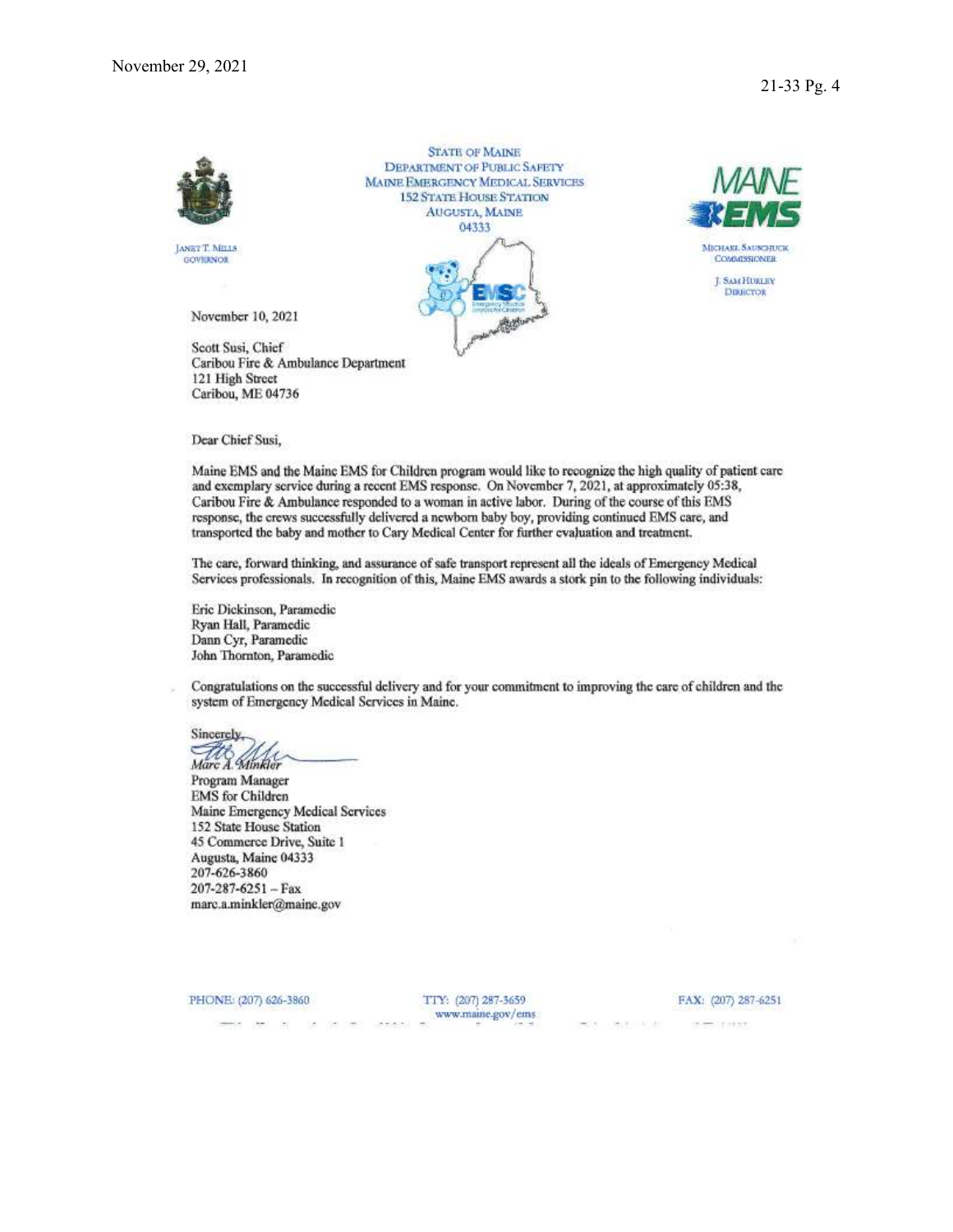Council Agenda Item #7: Public Hearings and Possible Action Items

Kenneth Murchison, CEO/Zoning Administrator explained the reason for the introduction of the proposed amendments to Section 13-706.

Deputy Mayor Ayer introduced Ordinance #20, 2021 Series, An Ordinance to Amend Chapter 13 Section 700 §6

Council Agenda Item #8: Reports by Staff and Committees

a. October Financial Reports – Finance Department

Carl Grant, Finance Director reviewed the October 2021 Financial Report.

Motion made by Councilor Theriault, seconded by Councilor Boma to accept the October Financial report as presented.

Roll Call Vote: T. Ayer – No, C. Boma - Yes, R.M. Goughan – Yes, D. Morrell – Yes, J. Theriault - Yes, L. Willey - Yes, J. Smith - Yes, (So voted)

b. MPI Agreement for Bennett Dive (DOC to Van Buren Road) – Public Works Department

Public Works Director David Ouellette explained the previous agreement with Maine DOT on Bennett Drive from DOC to the Van Buren Road for a two-inch mill & fill. He explained that the project has not yet been completed and they were looking to work on it in the upcoming season. This is a 50/50 cost share with the department providing in-kind services to help offset the cost. There was \$50,000 put into an account during the last budget season. The account has a current balance of \$106,696.35.

Motion made by Deputy Mayor Ayer, seconded by Councilor Morrell to move forward with the project and the partnership (MPI).

Roll Call Vote: T. Ayer – Yes, C. Boma - Yes, R.M. Goughan – Yes, D. Morrell – Yes, J. Theriault - Yes, L. Willey - Yes, J. Smith - Yes, (So voted)

c. Manager's Report

Manager Thompson reviewed the City Manager's report dated November 26, 2021.

Council Agenda Item #9: New Business, Ordinances and Resolutions

a. Nylander Discussion

Deputy Mayor Ayer introduced Ordinance No. 21, 2021 Series, An Ordinance to Repeal and Replace Chapter 15 Nylander Museum.

Councilor Willey introduced Ordinance No. 22, 2021 Series, An Ordinance to Amend Chapter 15 Nylander Museum.

## Council Agenda Item #10: Old Business

a. OSHA ETS Update

Manager Thompson explained she is bringing this up so that everyone is aware that it is on the radar and being monitored. There are currently no orders for the new mandates to be enforced.